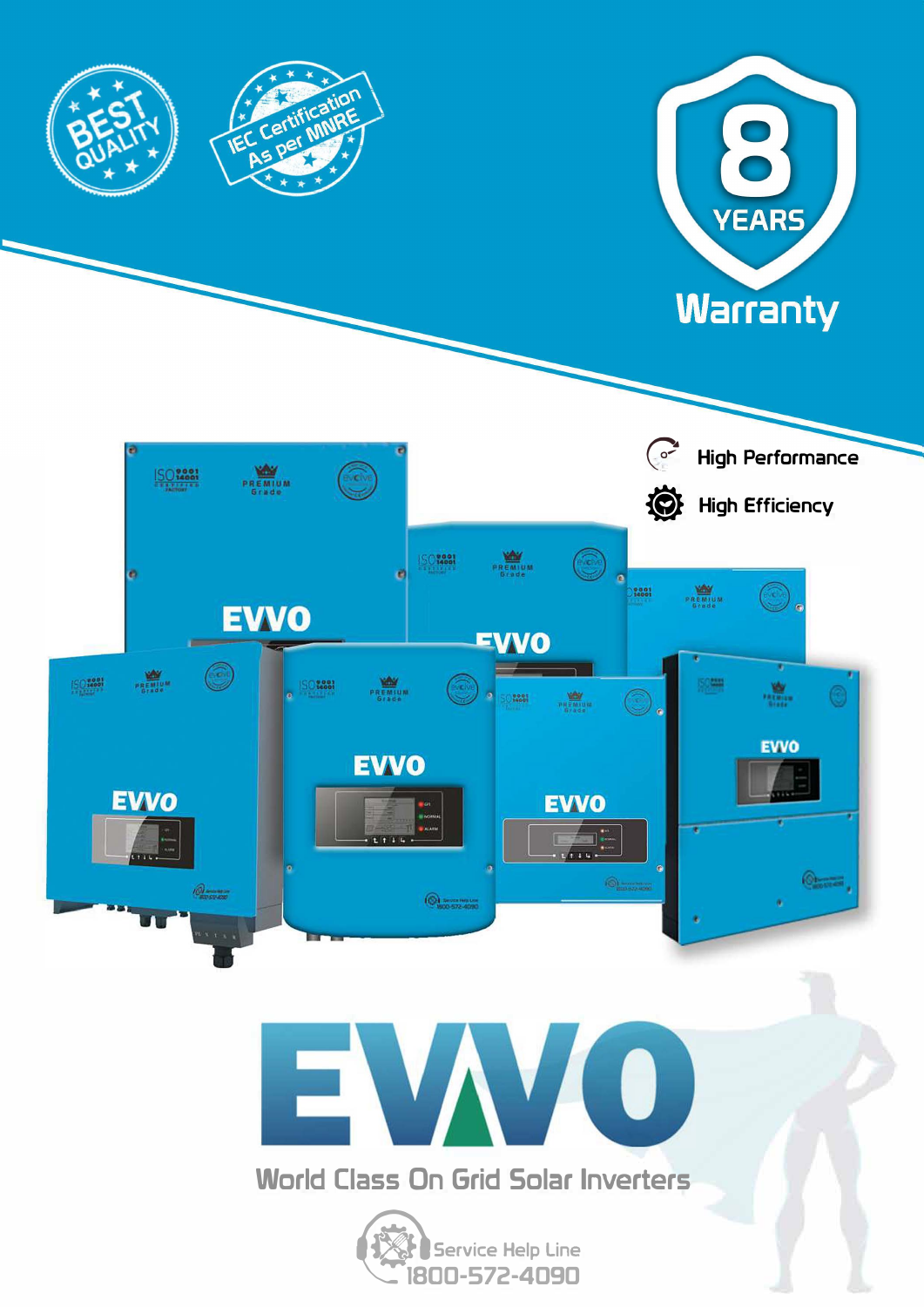

# EVVO 1100/1600/2200/2700/3000/3200 TL-AV



# Single - Phase I Single - MPPT

- 40% DC oversizing
- IP65 ingress protection
- Built in Zero Export function
- Light weight, quick and easy to install
- $\blacksquare$  Max. efficiency up to 97.7%
	- Smart monitoring, RS485, Wifi/Ethernet/GPRS(optional)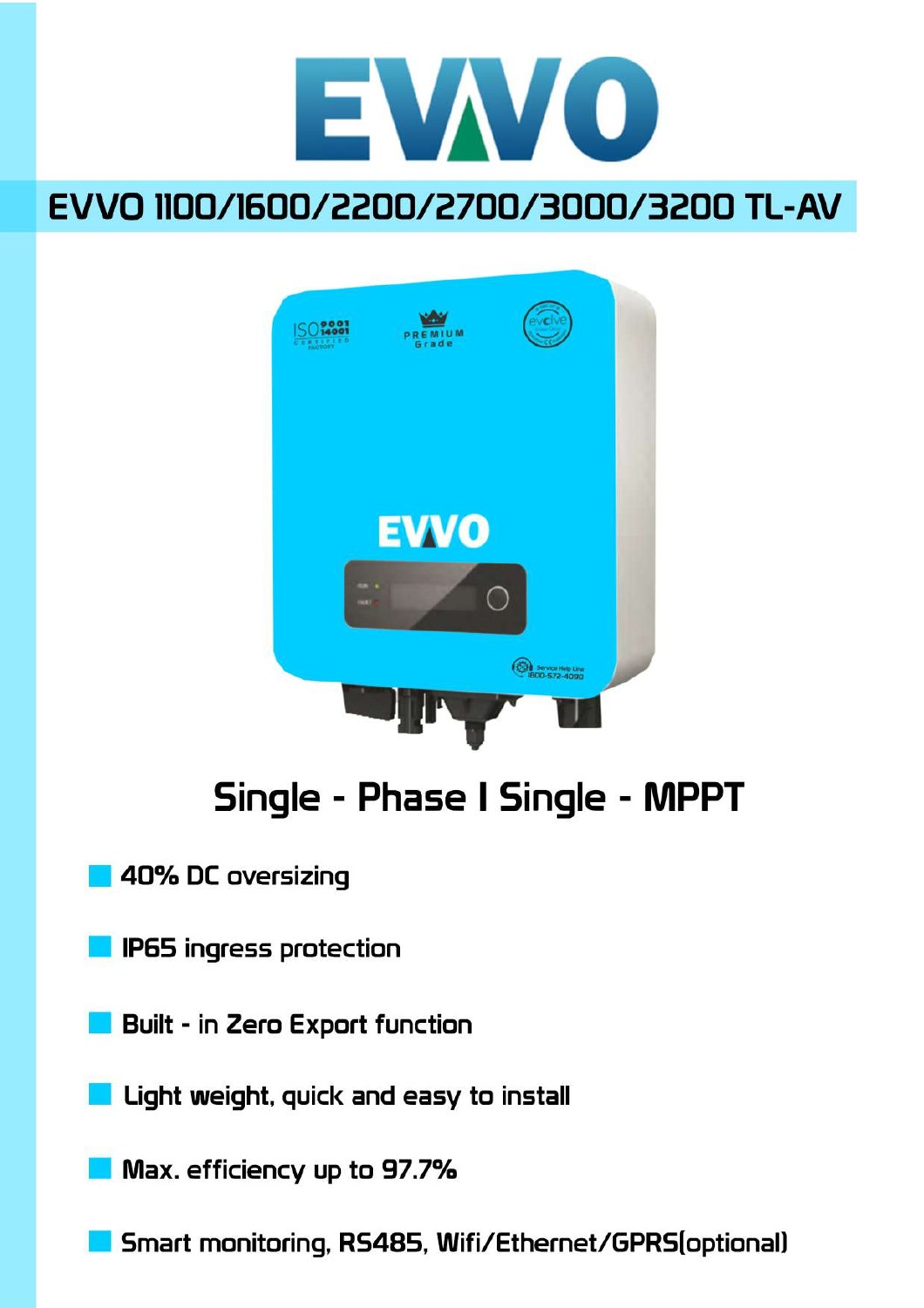#### **EVVO 1100/1600/2200/2700/3000/3200 TL-AV**

### **Single-Phase Single-MPPT**

| <b>Datasheet</b>                                  | <b>EVVO</b><br>$1100TL - AV$                                                             | <b>EVVO</b><br><b>IGDOTL-AV</b>                                      | <b>EVVO</b><br>2200TL-AV                                | <b>EVVO</b><br>2700TL-AV | <b>EVVO</b><br><b>3000TL-AV</b> | <b>EVVO</b><br><b>3200TL-AV</b> |  |
|---------------------------------------------------|------------------------------------------------------------------------------------------|----------------------------------------------------------------------|---------------------------------------------------------|--------------------------|---------------------------------|---------------------------------|--|
| Input [DC]                                        |                                                                                          |                                                                      |                                                         |                          |                                 |                                 |  |
| Recommended PV input power                        | <b>ISOOW</b>                                                                             | <b>2200W</b>                                                         | 3000W                                                   | 3700W                    | <b>4100W</b>                    | <b>4500W</b>                    |  |
| Max. Input voltage                                | <b>500V</b>                                                                              | <b>500V</b>                                                          | <b>500V</b>                                             | <b>550V</b>              | <b>550V</b>                     | <b>550V</b>                     |  |
| Aux. Open voltage                                 |                                                                                          |                                                                      |                                                         | <b>60V</b>               |                                 |                                 |  |
| Start-up input voltage                            |                                                                                          | <b>70V</b>                                                           |                                                         |                          |                                 |                                 |  |
| Rated input voltage                               |                                                                                          | 360V                                                                 |                                                         |                          |                                 |                                 |  |
| MPPT voltage range                                | <b>50-500V</b>                                                                           | <b>50-500V</b>                                                       | <b>50-500V</b>                                          | <b>50-550V</b>           | <b>50-550V</b>                  | <b>50-550V</b>                  |  |
| Full load DC voltage range                        | <b>110-450V</b>                                                                          | <b>I50-450V</b>                                                      | <b>200-450V</b>                                         | <b>250-500V</b>          | <b>275-500V</b>                 | 300-500V                        |  |
| Max. Input vurrent MPPT                           |                                                                                          | <b>12A</b>                                                           |                                                         |                          |                                 |                                 |  |
| Maxnimun DC input short circuit current per MPPT  | ISA                                                                                      |                                                                      |                                                         |                          |                                 |                                 |  |
| Number of MPPT/ String per MPPT                   |                                                                                          | $\frac{1}{1}$                                                        |                                                         |                          |                                 |                                 |  |
| Input terminal type                               |                                                                                          | <b>MC4/H4</b>                                                        |                                                         |                          |                                 |                                 |  |
| <b>Output (AC)</b>                                |                                                                                          |                                                                      |                                                         |                          |                                 |                                 |  |
| Rated power                                       | <b>IIOOW</b>                                                                             | <b>1600W</b>                                                         | <b>2200W</b>                                            | <b>2700W</b>             | 3000W                           | 3300W                           |  |
| Max. AC power                                     | <b>IIOOVA</b>                                                                            | <b>1600VA</b>                                                        | <b>2200VA</b>                                           | <b>2700VA</b>            | <b>AV000E</b>                   | <b>AVOOEE</b>                   |  |
| <b>Rated Output current</b>                       | 4.BA                                                                                     | <b>7A</b>                                                            | <b>9.6A</b>                                             | $n.BA$                   | <b>13A</b>                      | 14.3A                           |  |
| Max. Output current                               | 5.3A                                                                                     | 7.7A                                                                 | <b>10.6A</b>                                            | <b>13A</b>               | 14.5A                           | <b>16A</b>                      |  |
| Nominal grid voltage                              |                                                                                          | L/N/PE, 220Vac, 230Vac, 240Vac                                       |                                                         |                          |                                 |                                 |  |
| Grid voltage range                                |                                                                                          | 180Vac-276Vac (According to local standard)<br><b>50Hz/60Hz</b>      |                                                         |                          |                                 |                                 |  |
| Nominal frequency<br>Grid frequency range         |                                                                                          | 45~55Hz/54~66Hz (According to local standard)                        |                                                         |                          |                                 |                                 |  |
| <b>THOI</b>                                       |                                                                                          |                                                                      |                                                         |                          |                                 |                                 |  |
| Power factor                                      |                                                                                          | $-3%$<br>Idefault (adjustable+/-0.81                                 |                                                         |                          |                                 |                                 |  |
|                                                   |                                                                                          |                                                                      |                                                         |                          |                                 |                                 |  |
| <b>Efficiency</b>                                 |                                                                                          |                                                                      |                                                         |                          |                                 |                                 |  |
| Max. Efficiency                                   | 97.5%                                                                                    | 97.5%                                                                | 97.5%                                                   | 97.7%                    | 97.7%                           | 97.7%                           |  |
| European weighted efficiency                      | 96.9%                                                                                    | 96.9%                                                                | 96.9%                                                   | 97.2%<br>>99.9%          | 97.2%                           | 97.2%                           |  |
| <b>MPPT</b> adaptation<br>efficiency              |                                                                                          |                                                                      |                                                         |                          |                                 |                                 |  |
| <b>Protection</b>                                 |                                                                                          |                                                                      |                                                         |                          |                                 |                                 |  |
| Anti-Islanding protection                         |                                                                                          | <b>Yes</b>                                                           |                                                         |                          |                                 |                                 |  |
| OC reverse polarity protection                    |                                                                                          | <b>Yes</b>                                                           |                                                         |                          |                                 |                                 |  |
| Over temp protection                              |                                                                                          | <b>Yes</b>                                                           |                                                         |                          |                                 |                                 |  |
| Leakage current protection                        |                                                                                          | <b>Yes</b>                                                           |                                                         |                          |                                 |                                 |  |
| Over voltage protection                           |                                                                                          | <b>Yes</b><br>Yes                                                    |                                                         |                          |                                 |                                 |  |
| Over current protection<br>Earth fault protection |                                                                                          | <b>Yes</b>                                                           |                                                         |                          |                                 |                                 |  |
| <b>SPO</b>                                        |                                                                                          | MOV: Type III standard                                               |                                                         |                          |                                 |                                 |  |
|                                                   |                                                                                          |                                                                      |                                                         |                          |                                 |                                 |  |
| <b>Communication</b>                              |                                                                                          |                                                                      |                                                         |                          |                                 |                                 |  |
| Standard communication mode                       |                                                                                          | R5485, WiFi/GPR5/Ethernet optional, USB<br>25 Years                  |                                                         |                          |                                 |                                 |  |
| Operation data storage                            |                                                                                          |                                                                      |                                                         |                          |                                 |                                 |  |
| <b>General Data</b>                               |                                                                                          |                                                                      |                                                         |                          |                                 |                                 |  |
| <b>Topology</b>                                   |                                                                                          | <b>Transformerless</b>                                               |                                                         |                          |                                 |                                 |  |
| Ambient temperature range                         |                                                                                          | $-30^{\circ}$ C $-+60^{\circ}$ C                                     |                                                         |                          |                                 |                                 |  |
| Allowable relative humidity range                 |                                                                                          | 0~100%                                                               |                                                         |                          |                                 |                                 |  |
| Noise                                             |                                                                                          | $25dB$                                                               |                                                         |                          |                                 |                                 |  |
| <b>OC</b> switch                                  |                                                                                          | optional                                                             |                                                         |                          |                                 |                                 |  |
| Cooling                                           |                                                                                          | Natural convection<br>2000m                                          |                                                         |                          |                                 |                                 |  |
| Max. Operating altitude                           |                                                                                          |                                                                      |                                                         |                          |                                 |                                 |  |
| Dimension<br>Support bracket                      |                                                                                          | 303*260.5*118mm                                                      | <b>Wall-mounted</b>                                     |                          | 321'260.5'131.5mm               |                                 |  |
| Weight                                            |                                                                                          | 5.5kg                                                                |                                                         |                          | 6.3kg                           |                                 |  |
| <b>Display</b>                                    |                                                                                          |                                                                      | <b>LCD+LED</b>                                          |                          |                                 |                                 |  |
| Degree of protection                              |                                                                                          |                                                                      |                                                         | <b>IP65</b>              |                                 |                                 |  |
| Warranty                                          |                                                                                          |                                                                      |                                                         | 8 years                  |                                 |                                 |  |
|                                                   |                                                                                          |                                                                      |                                                         |                          |                                 |                                 |  |
| <b>Standard</b>                                   |                                                                                          |                                                                      |                                                         |                          |                                 |                                 |  |
| <b>EMC</b>                                        |                                                                                          |                                                                      | EN 61000-6-1, EN 61000-6-2, EN 61000-6-3, EN 61000-6-4, |                          |                                 |                                 |  |
| Safety standards<br>Grid standards                |                                                                                          | IEC 62116, IEC 61727. IEC 61683. IEC 60068 1.2,14.301. IEC 62109-1/2 |                                                         |                          |                                 |                                 |  |
|                                                   | AS 4777, VOE V 0124-100, VOE V 0126-1-1, VOE-AR-N 4105, EN 50438, G83/2, CIO/11, RD 1699 |                                                                      |                                                         |                          |                                 |                                 |  |